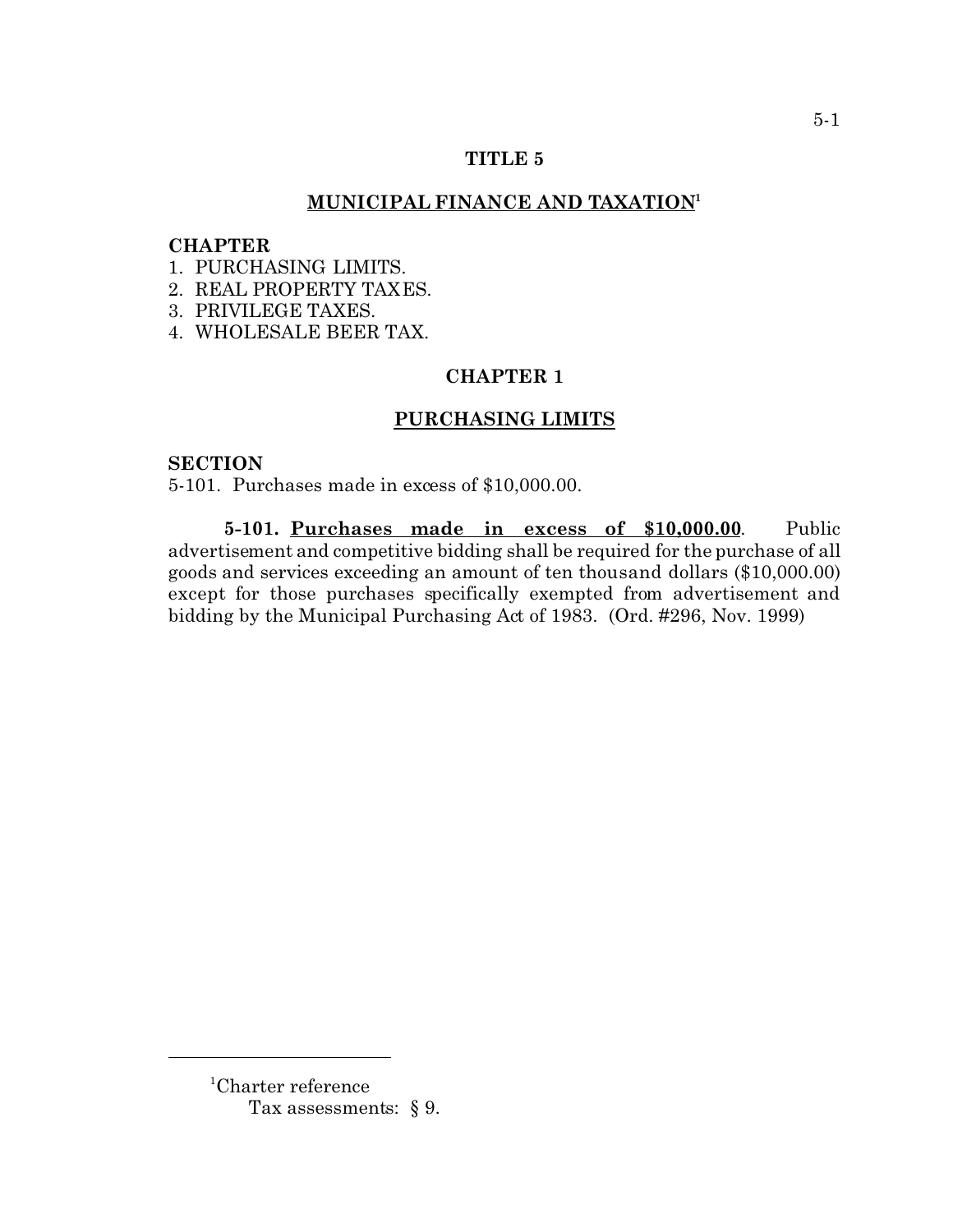### **CHAPTER 2**

# **REAL PROPERTY TAXES**

### **SECTION**

5-201. When due and payable. 5-202. When delinquent--penalty and interest.

**5-201. When due and payable**. 1 Taxes levied by the town against real property shall become due and payable annually on the first day of October of the year for which levied. (1983 Code, § 6-101, modified)

5-202. When delinquent-penalty and interest.<sup>2</sup> All real property taxes shall become delinquent on and after the first day of March next after they become due and payable and shall thereupon be subject to such penalty and interest as is authorized and prescribed by the state law for delinquent county real property taxes. $^3$  (1983 Code, § 6-102)

<sup>1</sup>State law references

Tennessee Code Annotated, §§ 67-1-701, 67-1-702 and 67-1-801, read together, permit a municipality to collect its own property taxes if its charter authorizes it to do so, or to turn over the collection of its property taxes to the county trustee. Apparently, under those same provisions, if a municipality collects its own property taxes, tax due and delinquency dates are as prescribed by the charter; if the county trustee collects them, the tax due date is the first Monday in October, and the delinquency date is the following March 1.

<sup>2</sup>Charter and state law reference

Tennessee Code Annotated, § 67-5-2010(b) provides that if the county trustee collects the municipality's property taxes, a penalty of 1/2 of 1% and interest of 1% shall be added on the first day of March, following the tax due date and on the first day of each succeeding month.

<sup>3</sup>Charter and state law references

A municipality has the option of collecting delinquent property taxes any one of three ways:

- (1) Under the provisions of its charter for the collection of delinquent property taxes.
- (2) Under Tennessee Code Annotated, §§ 6-55-201--6-55-206.
- (3) By the county trustee under Tennessee Code Annotated, § 67-5-2005.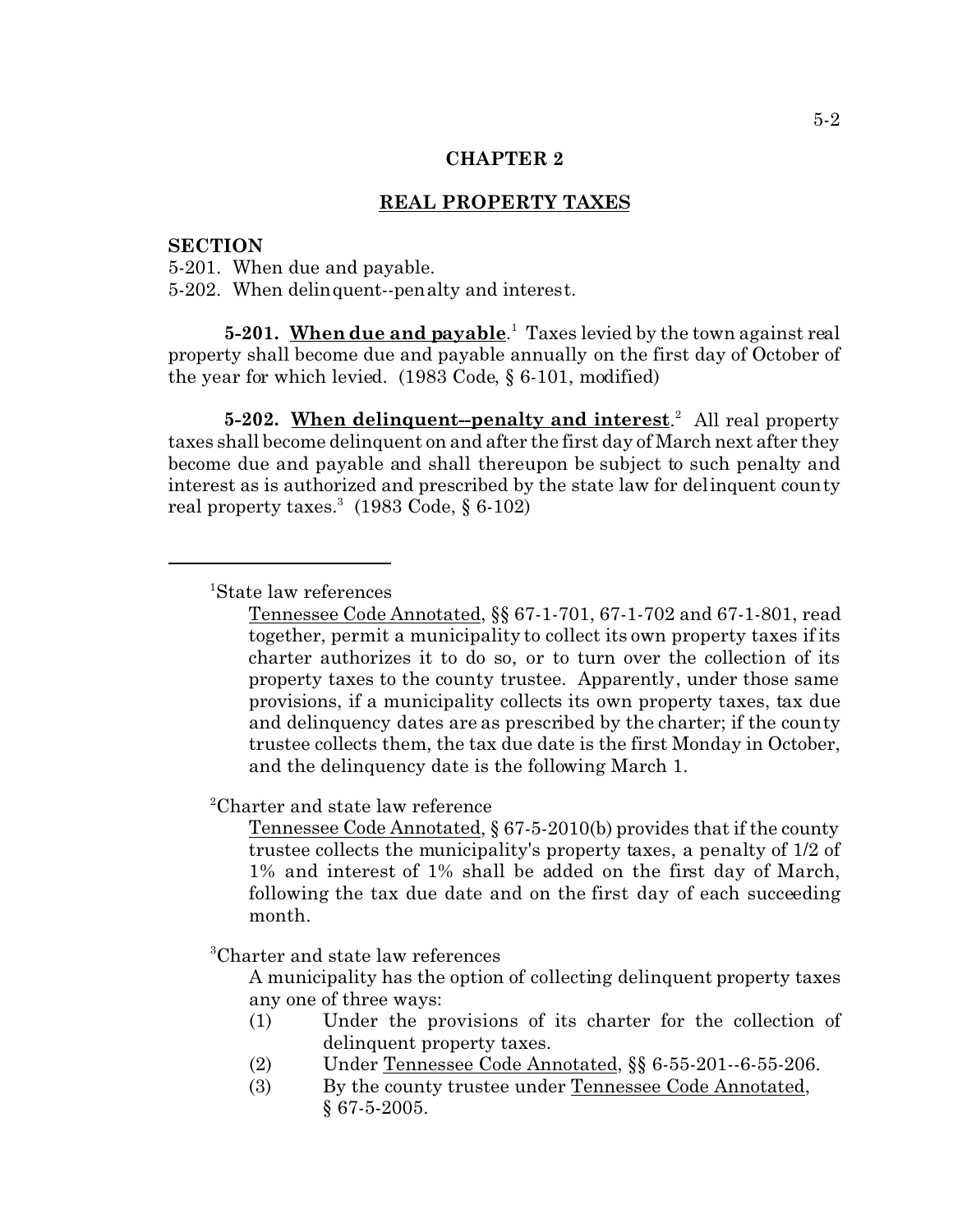#### **CHAPTER 3**

## **PRIVILEGE TAXES**

#### **SECTION**

5-301. Tax levied. 5-302. License required.

**5-301. Tax levied**. Except as otherwise specifically provided in this code, there is hereby levied on all vocations, occupations, and businesses declared by the general laws of the state to be privileges taxable by municipalities, an annual privilege tax in the maximum amount allowed by said state laws. The taxes provided for in the state's "Business Tax Act" (Tennessee Code Annotated, § 67-4-701, et seq.) are hereby expressly enacted, ordained, and levied on the businesses, business activities, vocations, and occupations carried on within the town at the rates and in the manner prescribed by the said act. (1983 Code, § 6-201)

**5-302. License required**. No person shall exercise any such privilege within the town without a currently effective privilege license, which shall be issued by the city recorder to each applicant therefor upon such applicant's payment of the appropriate privilege tax. (1983 Code, § 6-202, modified)